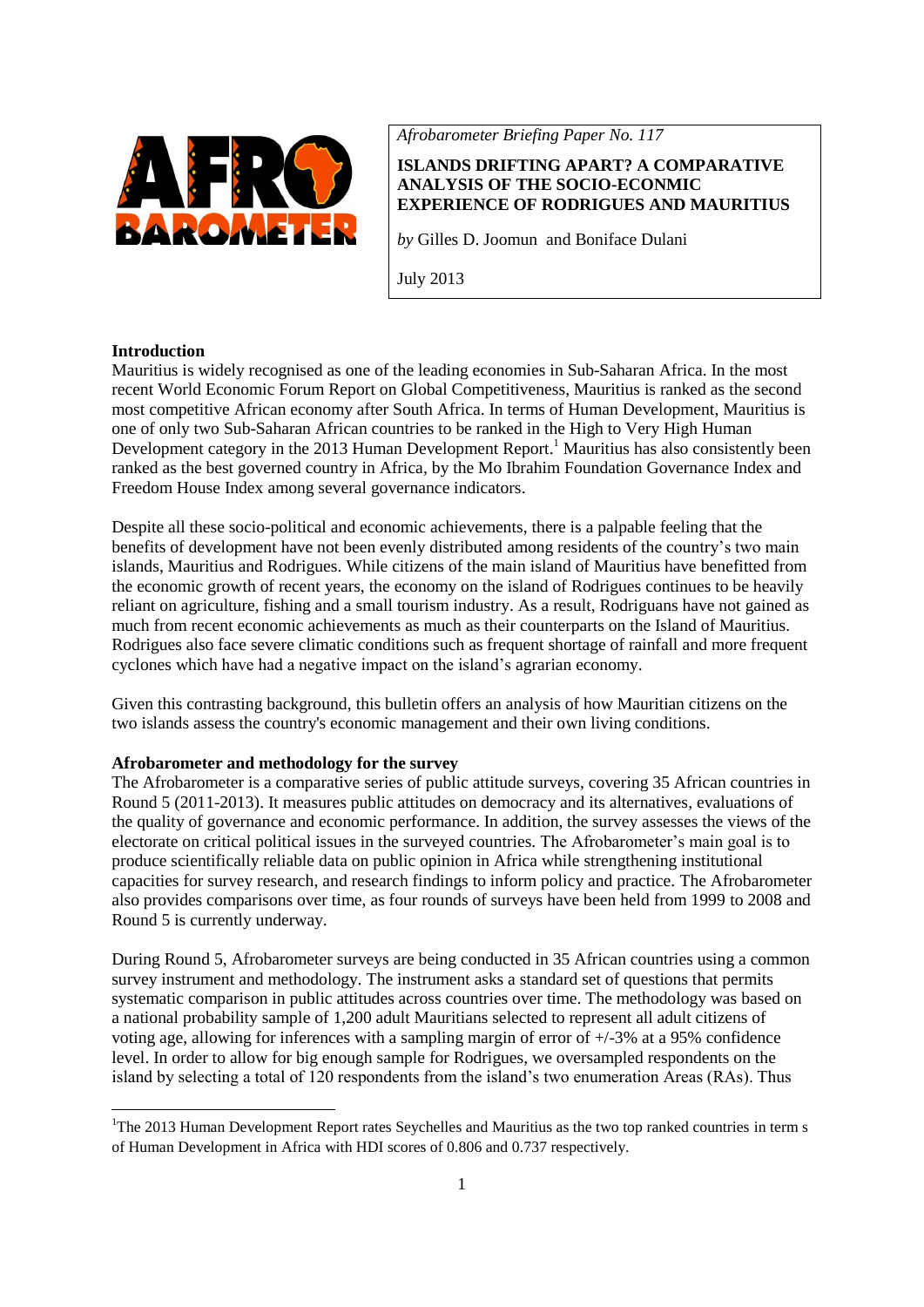the total sample was made up of 1080 respondents from the island of Mauritius and 120 from Rodrigues. The sample itself was drawn randomly based on Probability Proportionate to Population Size (PPPS), thus taking account of population distributions, gender as well as rural-urban divides. The sampling process ensured that every adult Mauritian citizen had an equal and known chance of being selected in the sample. Fieldwork in Mauritius was conducted by StraConsult Ltd between 7 January to 26 February 2012.

#### **Background**

**.** 

The Republic of Mauritius is situated in the southwest Indian Ocean, approximately 900km east of Madagascar. The Republic of Mauritius is made up of several clusters of islands, the two main ones being Mauritius and Rodrigues. According to official government statistics, the total population for the Republic of Mauritius stood at 1.29 million as of July 2012. A majority of the country's population live on the island of Mauritius while slightly less than 40 thousand live on the island of Rodrigues.

At independence in 1968, the Mauritian economy was dependent on sugar production which accounted for 93% of the country's total export revenue. The country was at the same time characterized by high unemployment and high population growth rate. However, by the turn of the century, Mauritius had undergone a complete economic transformation to become one of the most successful African economies, moving from mono-crop agricultural economy to a diversified one strong in exports, driven by manufacturing, and fisheries. The country also is an informationtechnology hub. As a result, GDP per capita increased more than tenfold between 1970 and 2010, from less than \$500 to more than  $$6,000.<sup>2</sup>$ 

The economic transformation in Mauritius has translated into improved living standards for the country's citizens. Life expectancy has improved, infant mortality has declined and the country has better quality infrastructure.

In contrast to the overall economic transformation of Mauritius, the economy of Rodrigues has lagged and has remained predominantly agrarian. Crop farming, livestock rearing and lagoon fishing are the main economic activities on the island. Rodrigues has lower levels of development and relatively lower quality living conditions than the island of Mauritius.<sup>3</sup> Rodrigues is also characterised by a drier climate and frequently faces droughts, which affect agricultural production.

In 2002 the island of Rodrigues was granted administrative autonomy and is now under the jurisdiction of the Rodrigues Regional Assembly. The granting of political and Administrative autonomy to Rodrigues was made on the understanding that the island has special needs for accelerated development which cannot be remotely addressed from the Island of Mauritius.

## **Evaluations of Mauritius' Economic Performance**

The Afrobarometer surveys allow respondents to assess both the nation's economic performance and their own living conditions.

<sup>2</sup> See Ali Zafar, (2011), "Mauritius: An Economic Success Story**,"** World Bank Group.

<sup>&</sup>lt;sup>3</sup>See the 1990 and 2000 Mauritius *Relative Development Index* reports compiled by Central Statistical Office.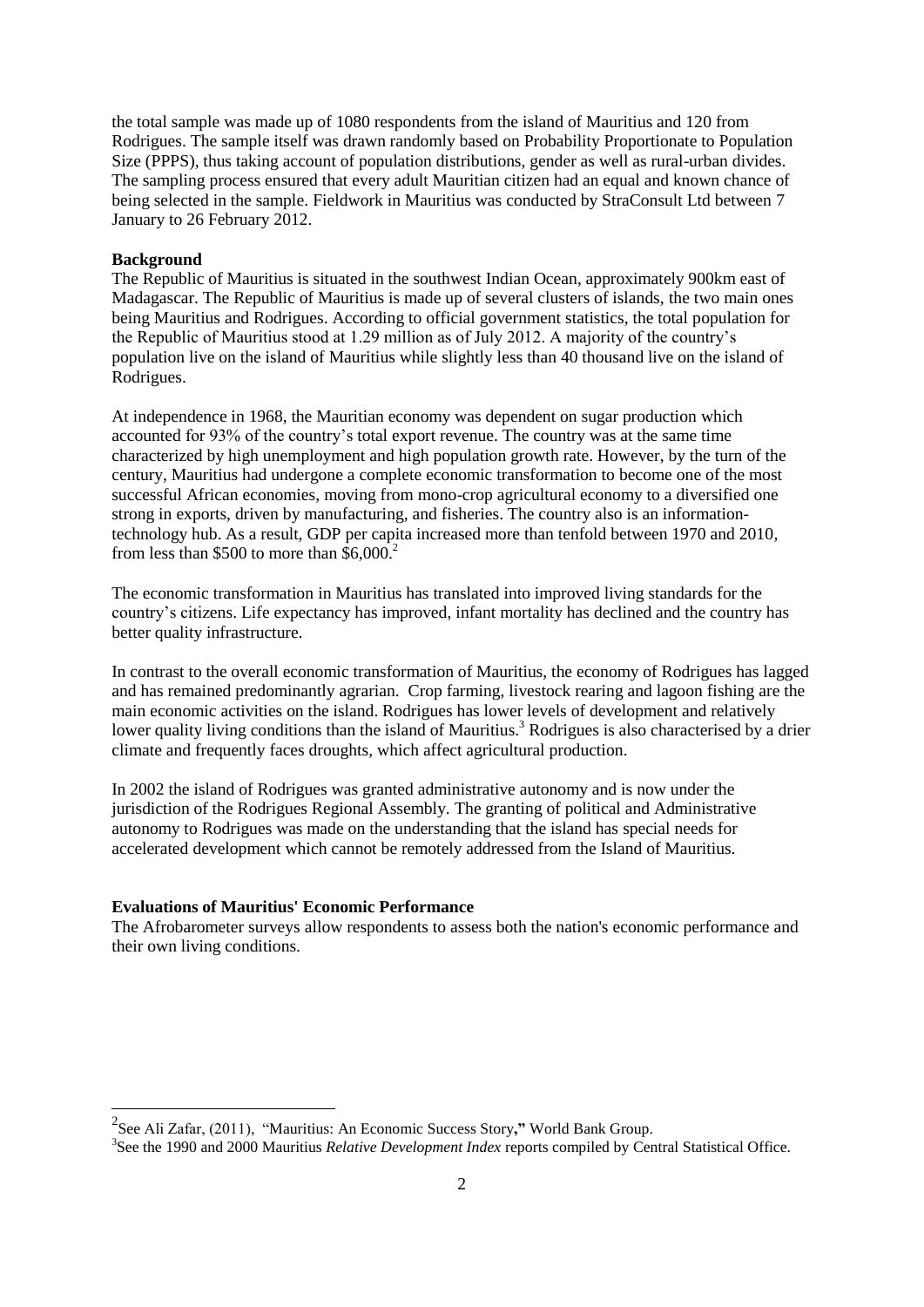#### **Figure 1: Evaluations of economic conditions diverge on Mauritius and Rodrigues Islands**

*Respondents were asked: In general, how would you describe: The present economic condition of this country? The numbers indicate the percentage who replied good, bad, or neither good nor bad.*



A majority—59%—of Rodriguans rated economic conditions as bad (Figure 1). By contrast, just 37% of those on the island of Mauritius said the current economic conditions were bad, and the highest proportion, 44% said they were good.

The situation was reversed when respondents evaluated personal circumstances (Figure 2). Fifty-nine percent of Rodriguans said their own living conditions were good as compared to 46% of their counterparts.

## **Figure 2: Evaluations of living conditions among residents of mainland Mauritius and Rodrigues**

*Respondents were asked: In general, how would you describe: Your present living conditions? Numbers show percent who answered good, bad; neither good nor bad*



Despite their pessimism about the country's economic conditions, a higher proportion of Rodriguans are positive about their own living conditions than of their counterparts on the main island. Only 18%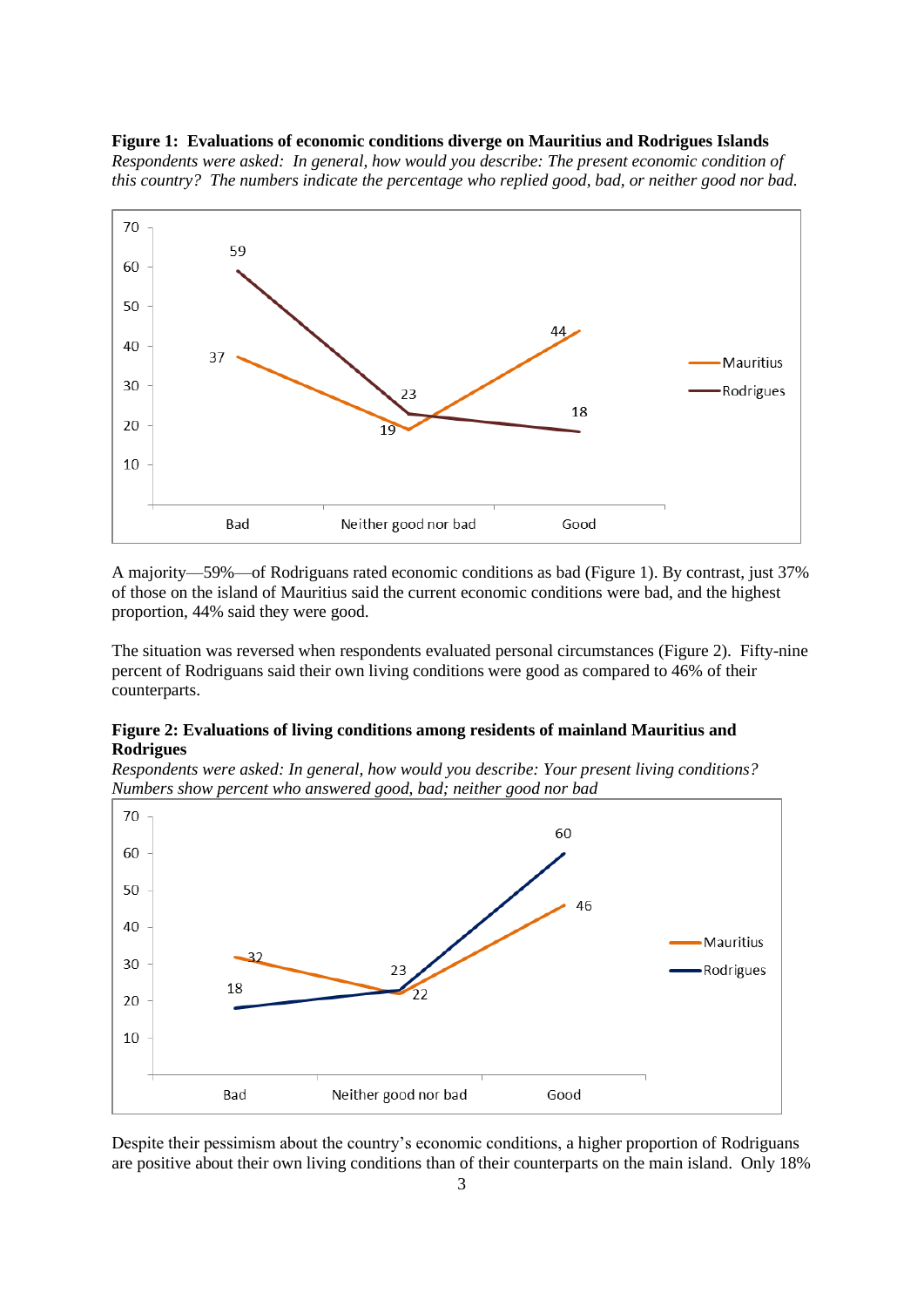of Rodriguans rated living conditions as bad compared to 32% of the residents on the island of Mauritius.

A higher percentage of Rodriguans—33 percent—said their own living conditions were better than those of their compatriots. That compares to just 22 percent of Mauritian islanders. The same percentage of Mauritius islanders said their conditions were worse than those of their peers, while just 15 percent of Rodriguans had that view.

## **Figure 3: Comparative evaluations of living conditions among residents of Mauritius and Rodrigues**

*Respondents were asked In general, how do you rate your living conditions compared to those of other Mauritians? Numbers show percent who answered better, worse or the same*



A majority of respondents from Rodrigues and from the Island of Mauritius regard their own living conditions as about the same as those of other Mauritian citizens. However, despite the economic challenges facing their island, more Rodriguans hold the view that their living conditions are better than those of their fellow countrymen. This is in contrast to residents of the island of Mauritius, who are evenly split among those holding the view that their economic conditions are worse and better than those of their compatriots.

A majority of respondents—60%—say their own living conditions have not changed in the past 12 months (Table 2). A slightly higher proportion of Rodriguans—28%—hold the view that economic conditions have actually improved. Just 22% of their counterparts on the island of Mauritius hold that view.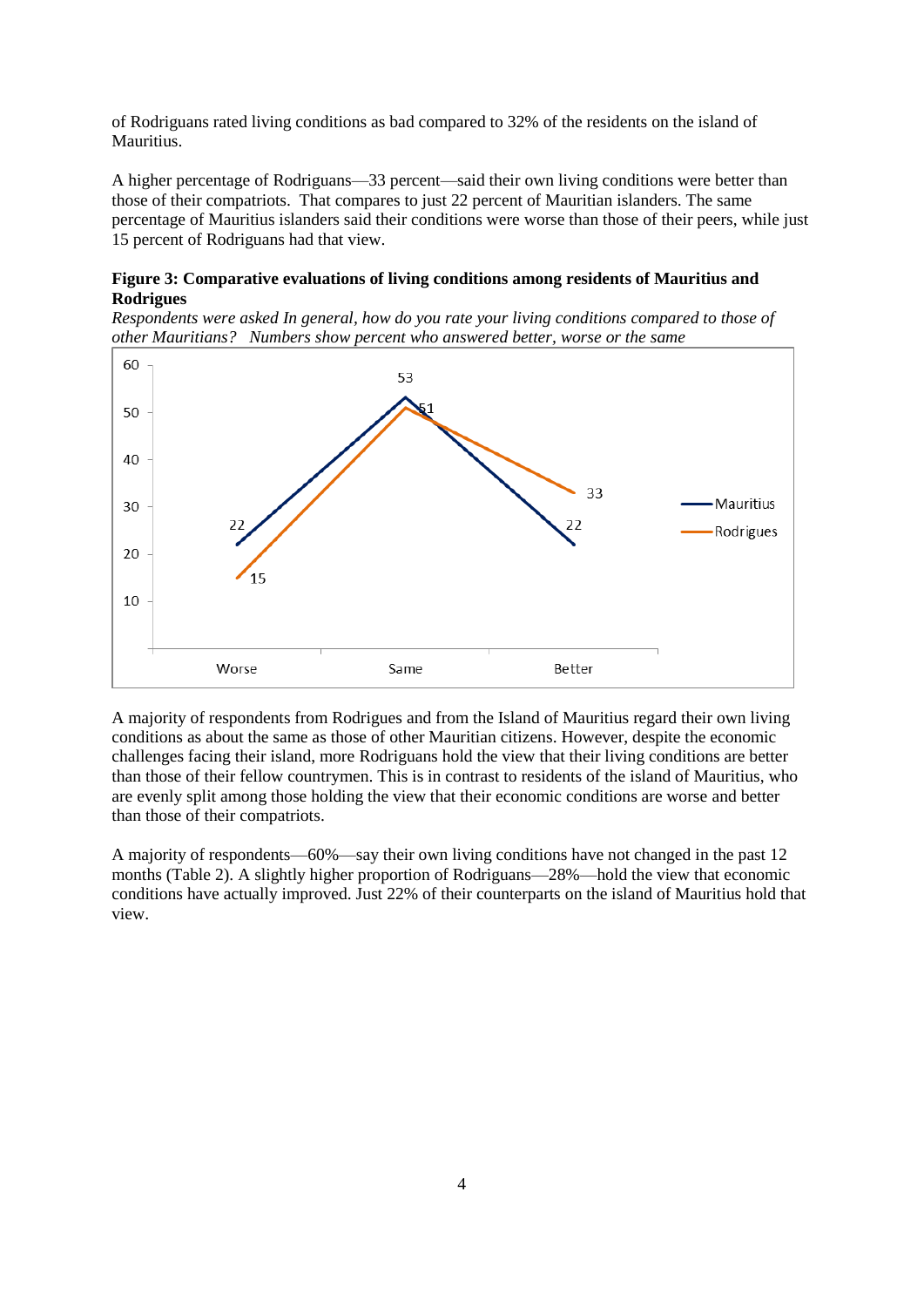#### **Table 1: Evaluations of economic performance over time**

*Respondents were asked: Looking back, how do you rate the following compared to twelve months ago? Economic conditions in this country? The numbers show the percentage who answered worse, much worse, better much better or the same*

|                    | <b>Mauritius</b> | <b>Rodrigues</b> |
|--------------------|------------------|------------------|
| <b>Much Worse</b>  |                  | 2                |
| Worse              | 18               | 18               |
| <b>Same</b>        | 56               | 48               |
| <b>Better</b>      | 22               | 28               |
| <b>Much Better</b> | $\bigcap$        | 2                |

On both islands, a majority of citizens held the view that economic conditions were the same as they were 12 months ago, while just over 2% on each island said that their living conditions were better when compared to the previous 12 months (Table 2).

### **Table 2: Evaluations of individual living conditions compared to the previous 12 months**

*Respondents were asked*: *Looking back, how do you rate the following compared to twelve months ago? Your living conditions? The table shows the percentage who said much worse, worse, better or much better*

|                    | <b>Mauritius</b> | <b>Rodrigues</b> |
|--------------------|------------------|------------------|
| <b>Much Worse</b>  |                  |                  |
| <b>Worse</b>       | 15               | 15               |
| <b>Same</b>        | 60               | 59               |
| <b>Better</b>      | 22               | 23               |
| <b>Much Better</b> | ◠                | 2                |

Survey participants were also asked to predict their future living conditions. A higher percentage of Rodrigues residents expressed optimism than respondents on the island of Mauritius (Table 3).

#### **Table 3: Economic Outlook**

*Respondents were asked: Looking ahead, do you expect the following to be better or worse? Economic conditions in this country in twelve months time? The numbers show percentage who provided each answer.*

| $\overline{\phantom{a}}$ | <b>Mauritius</b> | <b>Rodrigues</b> |
|--------------------------|------------------|------------------|
| <b>Much Worse</b>        | 6                | 3                |
| Worse                    | 31               | 10               |
| <b>Same</b>              | 34               | 28               |
| <b>Better</b>            | 22               | 38               |
| <b>Much Better</b>       | 3                | 8                |
| Don't know               |                  | 15               |

Rodrigues survey participants also showed optimism about their own future living conditions (Table 4). A majority of Rodriguans (57%) said they expect that living conditions will improve in the next 12 months. By contrast, only 23% of residents of the island of Mauritius expected better future conditions.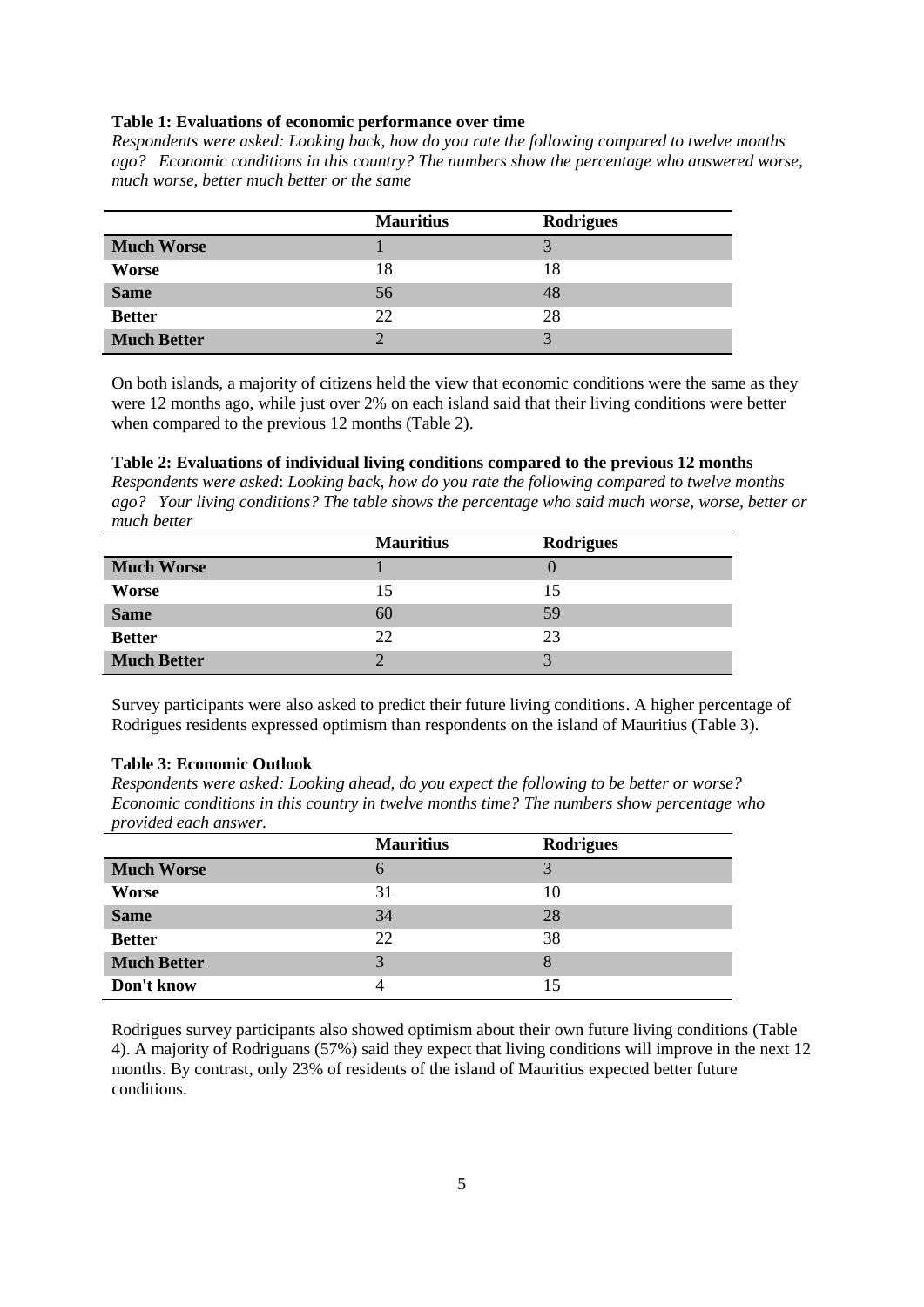#### **Table 4: Views of future living conditions**

*Respondents were asked: Looking ahead, do you expect the following to be better or worse? Your living conditions in twelve months time? The numbers show percentage of those who provided each answer.*

|                    | <b>Mauritius</b> | <b>Rodrigues</b> |
|--------------------|------------------|------------------|
| <b>Much Worse</b>  | $\mathfrak h$    | 3                |
| Worse              | 25               | 8                |
| <b>Same</b>        | 40               | 28               |
| <b>Better</b>      | 23               | 49               |
| <b>Much Better</b> | 3                | 8                |
| Don't know         | 4                |                  |

#### **Assessment of the country's overall direction**

A majority Rodriguans also expressed satisfaction about the overall direction of the country—62% of respondents said Mauritius is going in the right direction. This figure is nine percentage points higher than that reported by survey participants on the island of Mauritius. Meanwhile, a higher percentage of people from the island of Mauritius—41%—said the country was going in the wrong direction, where just 18% of Rodriguans said the country's direction was wrong.

## **Figure 4: Perceptions of country's overall direction**

*Q. What about the overall direction of the country? Would you say that the country is going in the wrong direction or going in the right direction? The chart shows the percentage of respondents who said it was going in the wrong or right directions and of those who say they don't know.*



## **Lived poverty in Mauritius and Rodrigues**

Mauritians reported lower levels of economic deprivation than those in 11 other countries polled by Afrobarometer. The majority of Mauritian citizens said they did not go without clean water, food, medical care, fuel for cooking or a cash income over the previous year, (Figure 5). In the countries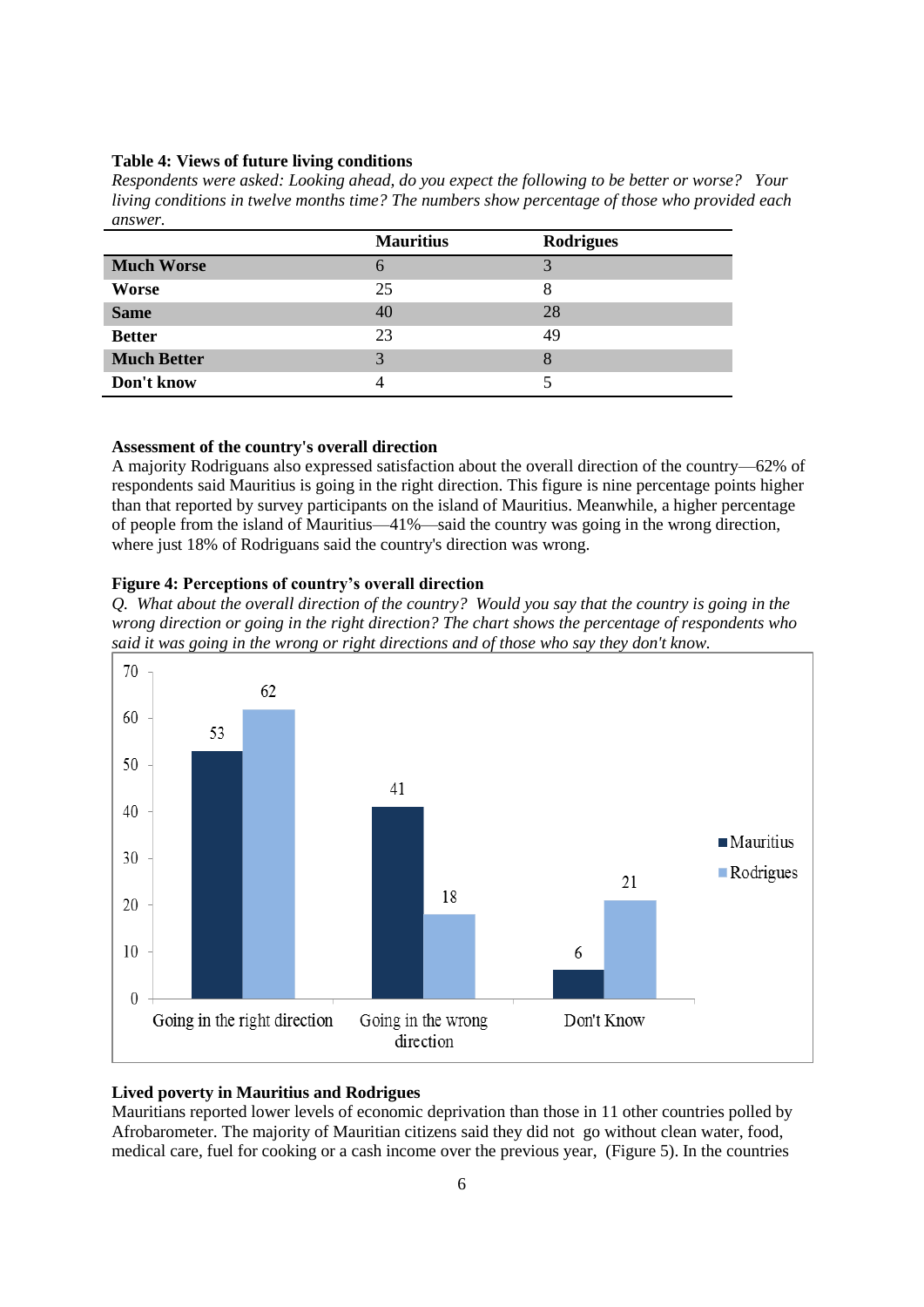with the next lowest deprivation levels, South Africa and Ghana, only 36% of the population said they had never gone without these basic human needs.



**Figure 5: The percentage of respondents in 12 African countries who did not lack basic necessities in 2012** 

Data from the Afrobarometer survey, in other words, corroborate the expert analyses which rate Mauritius as one of the leading performers in terms of socio-economic development on the African continent.

However while the experience of lived poverty for the entire republic of Mauritius stands above the other twelve countries; more Rodriguan respondents said they experienced deprivation than those from the Island of Mauritius. As Figure 6 below shows, 60% of Rodriguans said they experienced a lack of water compared with just 16% of respondents from mainland Mauritius. Forty-three percent of Rodriguans said they had gone without a cash income at least once in the previous 12 months, compared with just 19%, (Figure 6).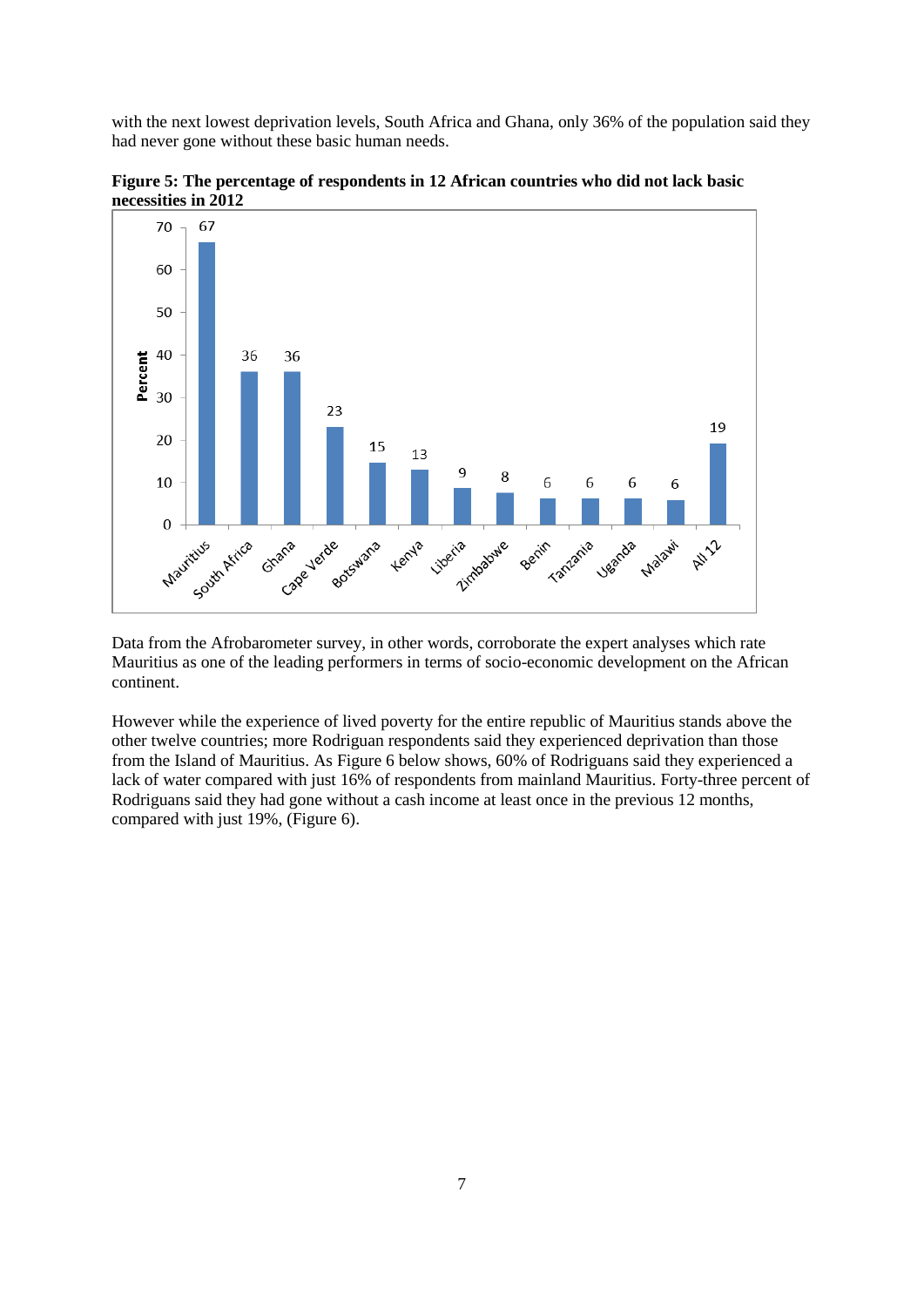

**Figure 6: Percentage of people who had gone without one of these necessities at least once in 2012**

In the same way, a shortage of cooking fuel was encountered by 33% of Rodriguans compared with only 7% of respondents from the Island of Mauritius. The only areas where the experience of lived poverty was comparable between the two islands was on access to food and medicines, with residents of both islands expressing similarly low shortages rates.

### **Conclusion**

The findings presented in this bulletin corroborate, for the most part, expert assessments of Mauritius as one of the strongest African economies that has also managed to lower levels of deprivation compared to other African countries. As this bulletin has shown, Mauritian citizens themselves acknowledge these achievements, a majority of whom hold the view that their living conditions have improved compared to the previous 12 months. Despite more people reporting they suffered relatively lived poverty, residents of the Island of Rodrigues are actually more optimistic about their present and future living conditions.

However, this brief has also established that the distribution of the country's economic wealth has trickled down unevenly between residents of Rodrigues and the island of Mauritius. This has translated into relatively more frequent and severe forms of lived poverty among Rodriguans.

#### **References**

StraConsult 2010. Monitoring Progress Towards Good Governance, Mauritius Country Report, UNECA, Addis Ababa

This Briefing Paper was prepared by Gilles D. Joomun, Consultant at the StraConsult and Boniface Dulani, Afrobarometer Operations Manager (field).

The Afrobarometer is produced collaboratively by social scientists from more than 30 African countries. Coordination is provided by the Center for Democratic Development (CDD-Ghana), the Institute for Democracy in South Africa (Idasa), the Institute for Development Studies (IDS), University of Nairobi, and the Institute for Empirical Research in Political Economy (IREEP) in Benin. Survey implementation in the Republic of Mauritius, including preparations, data collection